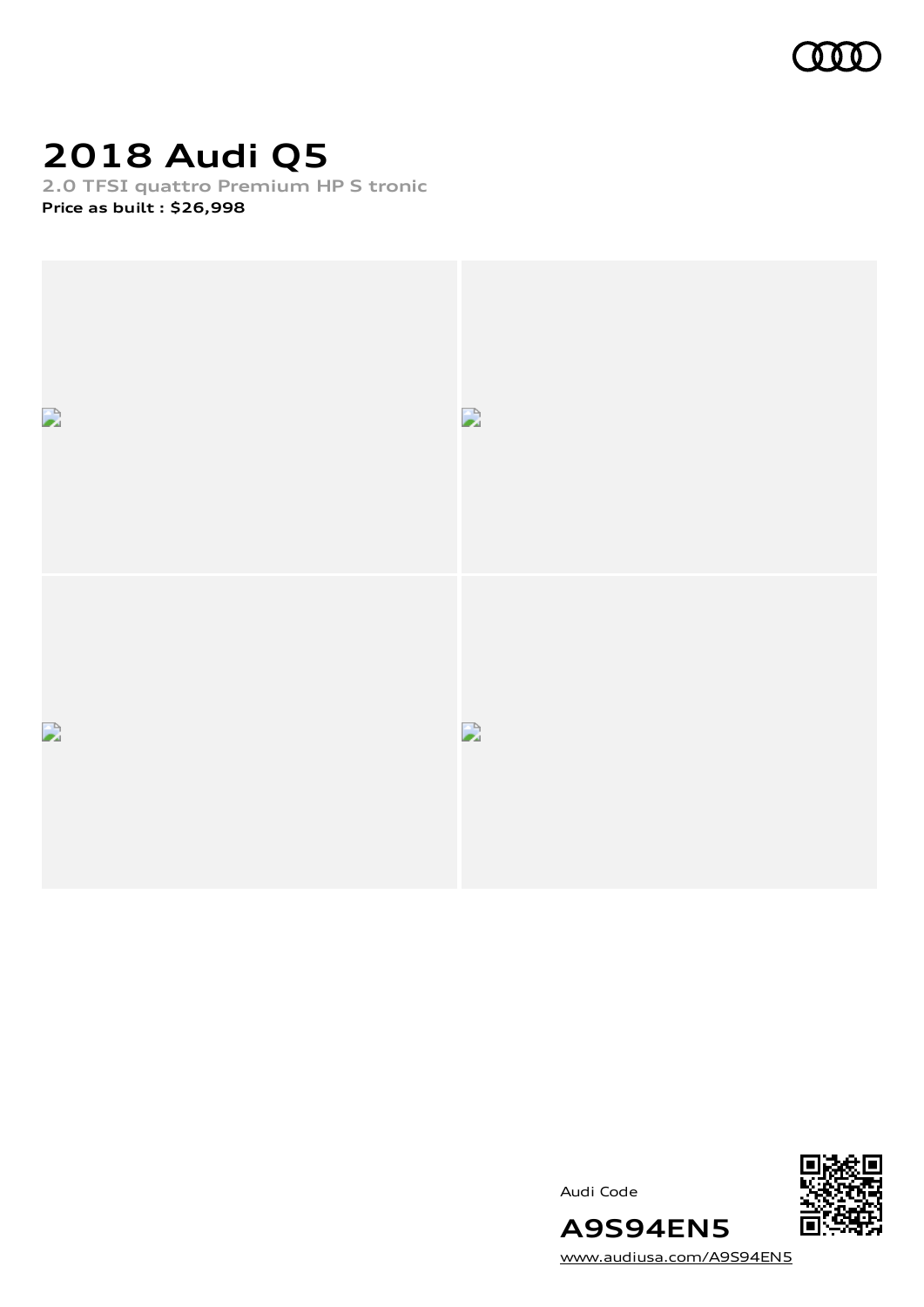#### **Audi 2018 Audi Q5** 2.0 TFSI quattro Premium HP S tronic

**Price as buil[t](#page-9-0)** \$26,998

#### **Exterior colour**

Brilliant Black

### $\overline{\phantom{a}}$

#### **Further Information**

|                 | No           |
|-----------------|--------------|
| Mileage         | 81,245 miles |
| Type of vehicle | Used car     |

**Warranty**

### **Interior colour**

| Seats     | Black |
|-----------|-------|
| Dashboard | Black |
| Carpet    | Black |
| Headliner | Gray  |

#### **Audi Code** A9S94EN5

**Your configuration on www.audiusa.com** [www.audiusa.com/A9S94EN5](https://www.audiusa.com/A9S94EN5)

**Commission number** 374ac9890a0e097120e5

### **Technical Specifications**

| Engine type                  | Four-cylinder                                 |
|------------------------------|-----------------------------------------------|
| stroke                       | Displacement/Bore and 1,984/82.5 x 92.8 cc/mm |
| Torque                       | 273 @ 1,600 - 4,500 lb-ft@rpm                 |
| Top track speed              | 130 mph mph $1$                               |
| Acceleration (0 - 60<br>mph) | 5.9 seconds seconds                           |
| Recommended fuel             | Premium                                       |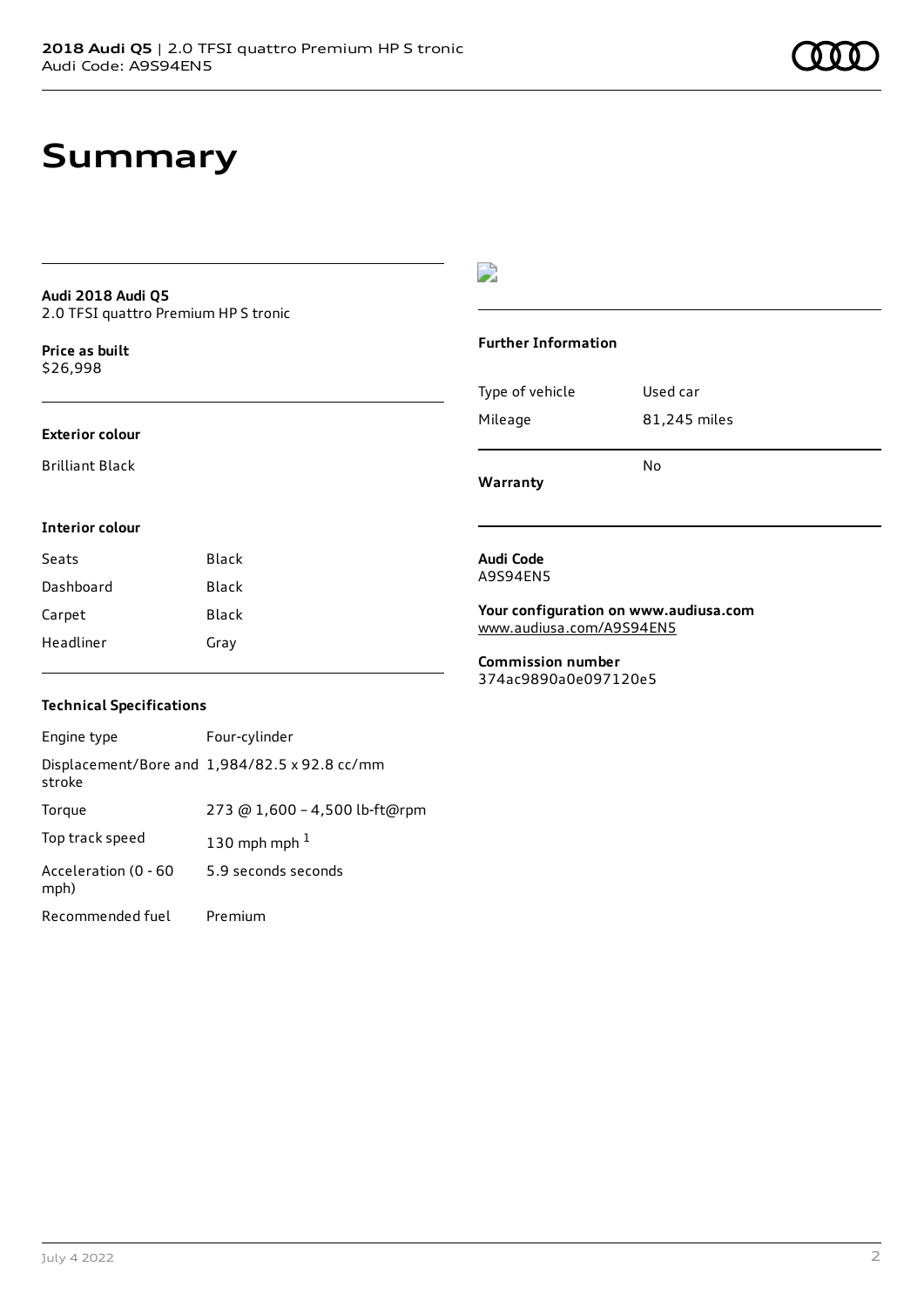## **Standard features**

### **Safety and Security**

| 4UB             | Driver and front passenger airbags                                  |
|-----------------|---------------------------------------------------------------------|
| UH1             | Electromechanical parking brake                                     |
| 8T <sub>2</sub> | Cruise control with coast, resume and<br>accelerate features        |
| VC <sub>2</sub> | Garage door opener (HomeLink®)                                      |
| 4H3             | Integrated child door locks in rear doors                           |
| QZ7             | Electromechanical power steering                                    |
| 7K6             | Tire-pressure monitoring system                                     |
| 4X3             | Front thorax side airbags and Sideguard®<br>head curtain airbags    |
| 8N6             | Rain/light sensor for automatic windshield<br>wipers and headlights |
| 418             | Remote keyless entry with push-button start                         |
| 3B7             | Lower Anchors and Tethers for Children<br>(LATCH) in rear seats     |
|                 |                                                                     |

#### **Exterior**

| 1D8   | Provision for towing bracket                             |
|-------|----------------------------------------------------------|
| 6XD   | Power-adjustable heated exterior side<br>mirrors         |
| 1S1   | Car jack                                                 |
| 1 B A | Dynamic suspension system                                |
| 3S1   | Aluminum roof rails                                      |
| 511   | Adaptive rear spoiler                                    |
| 8IH   | Xenon plus headlights with LED daytime<br>running lights |
| HX2   | 18" 235/60 all-season tires                              |
| 8SP   | LED taillights with dynamic turn signals                 |
| VW1   | Rear privacy glass                                       |

### **Exterior**

| 47F | Black trim around exterior side windows  |
|-----|------------------------------------------|
| 40R | 18" 5-double-spoke-dynamic design wheels |

### **Interior**

| QE1 | Storage package                                                                     |
|-----|-------------------------------------------------------------------------------------|
| 4M3 | Four beverage holders                                                               |
| 9AQ | Three-zone automatic climate control                                                |
| 3FA | No panoramic sunroof                                                                |
| 7M0 | Plastic door sill inlays                                                            |
| 6N) | Cloth headliner                                                                     |
| 4L7 | Auto-dimming interior rear view mirror with<br>digital compass                      |
| QQ1 | LED interior lighting package                                                       |
| 1XW | Three-spoke multifunction steering wheel                                            |
| 7F9 | Leather-wrapped gear selector                                                       |
| 4E7 | Power tailgate                                                                      |
| 5XF | Driver and front-passenger extendable sun<br>visors with illuminated vanity mirrors |
| 3NS | Sliding, split folding 40/20/40 rear<br>seatbacks with adjustable recline           |
| 7HA | Without extended leather package                                                    |
| N1F | Leather seating surfaces                                                            |
| 5MG | Dark Brown Walnut Wood inlays                                                       |

### **Infotainment and Driver Assistance**

| 6K9 | Audi pre sense® basic and Audi pre sense®<br>city |
|-----|---------------------------------------------------|
| 2H1 | Audi drive select                                 |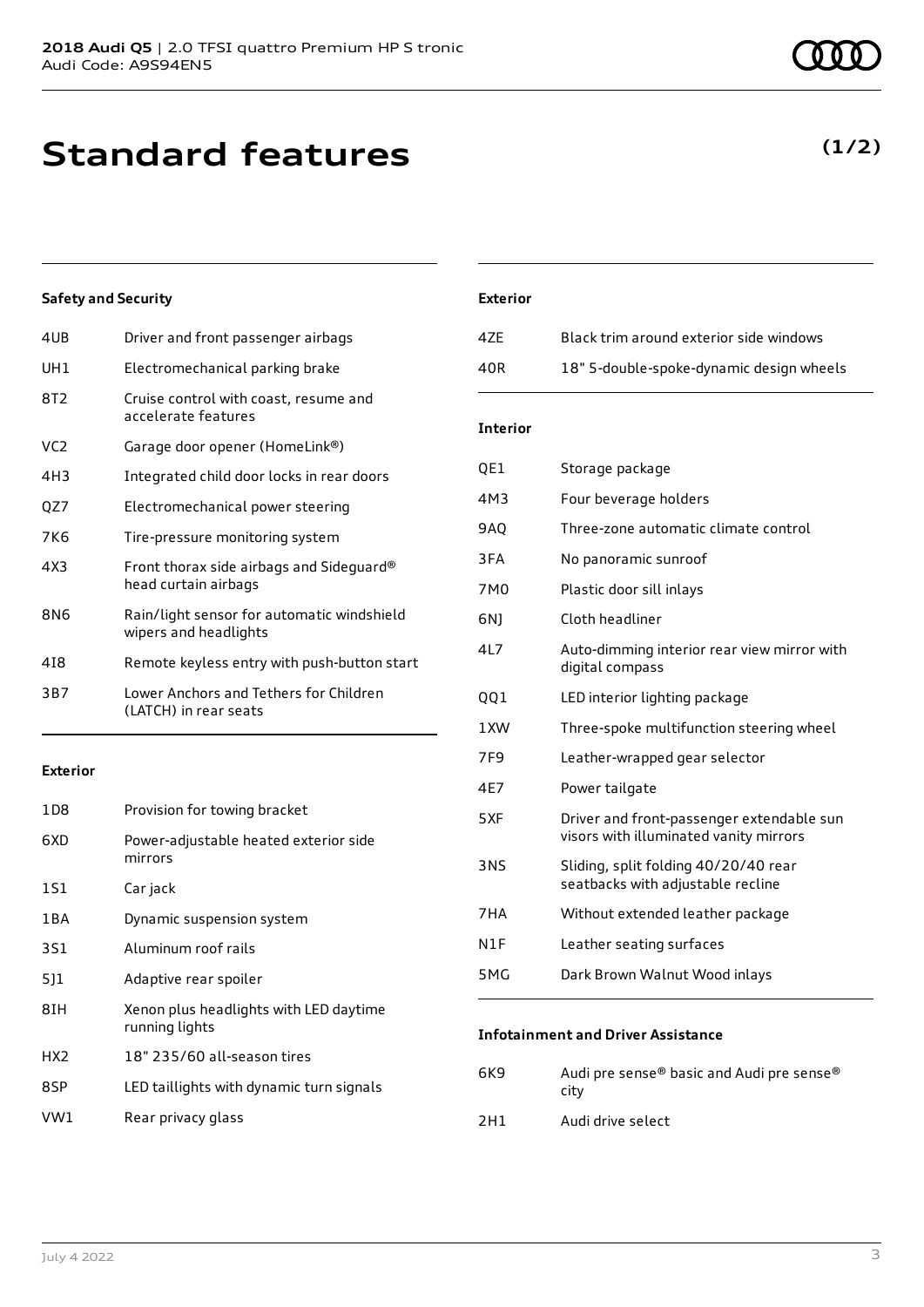**(2/2)**

## **Standard features**

### **Infotainment and Driver Assistance**

| 7W1 |  | Audi pre sense <sup>®</sup> basic |
|-----|--|-----------------------------------|
|-----|--|-----------------------------------|

- UI2 Audi smartphone interface including Apple CarPlay™ and Google™ Android Auto™ for compatible devices
- KA2 Rear view camera
- 9VD Audi sound system
- 9S5 Driver information system
- 7UH Connectivity package
- I8S MMI® radio
- 9ZX BLUETOOTH® wireless technology preparation for compatible devices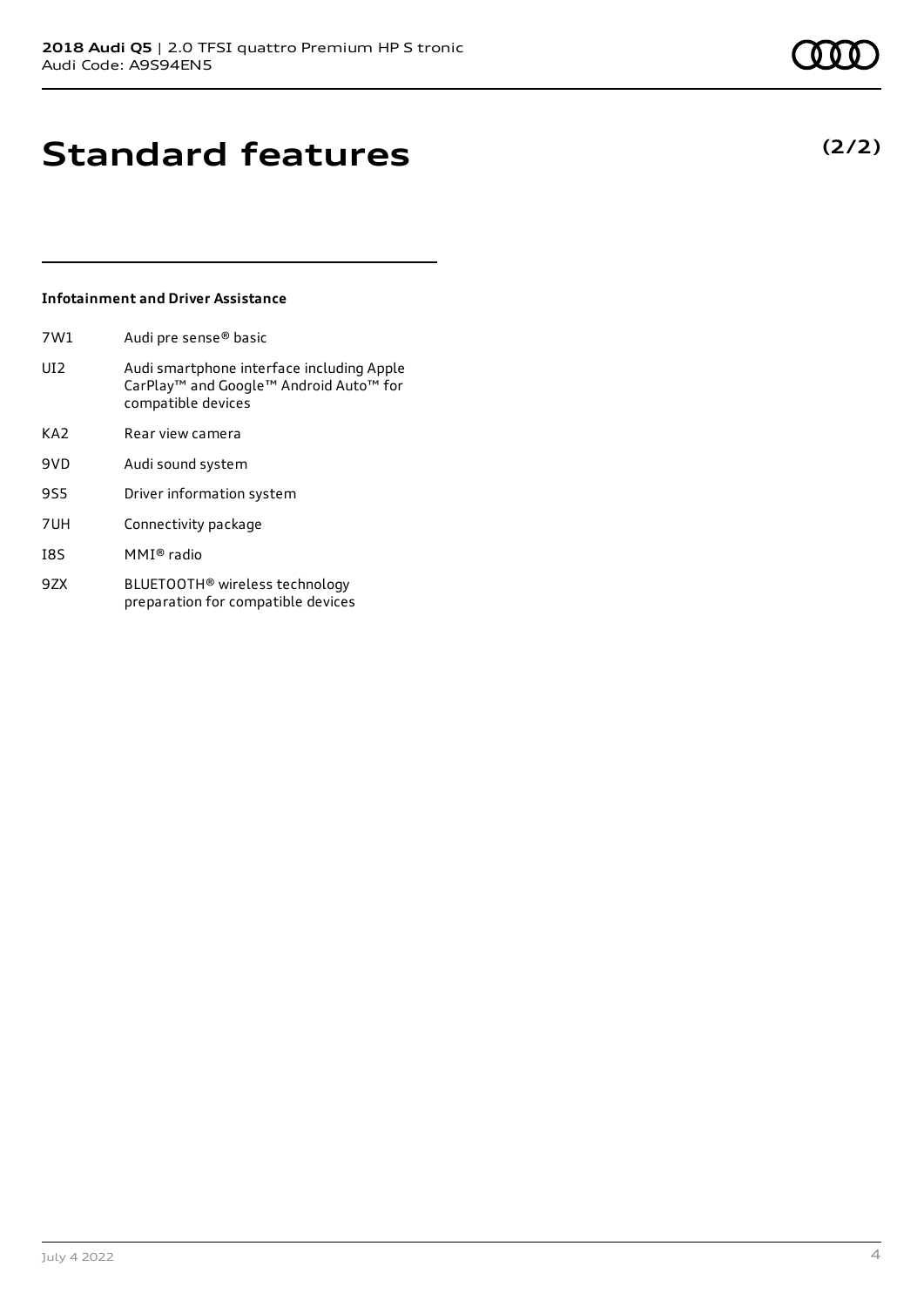## **Dealer remarks**

Full financing options available for all levels of credit. We want your trade in! We are Autocheck vehicle history certified, buy with confidence. Q5 2.0T Premium quattro, 4 New Tires, ABS brakes, Alloy wheels, Autocheck Certified, Compass, Electronic Stability Control, Front dual zone A/C, Heated door mirrors, Illuminated entry, Low tire pressure warning, New Front Brakes, New Rear Brakes, Power Liftgate, Remote keyless entry, Traction control. 2018 Q5 Brilliant Black Audi 2.0T Premium quattro

23/27 City/Highway MPG 2.0L TFSI Awards:

\* 2018 KBB.com 10 Most Awarded Cars \* 2018 KBB.com Best Buy Awards \* 2018 KBB.com 10 Favorite New-for-2018 Cars \* 2018 KBB.com Best Auto Tech Awards \* 2018 KBB.com 10 Most Awarded Brands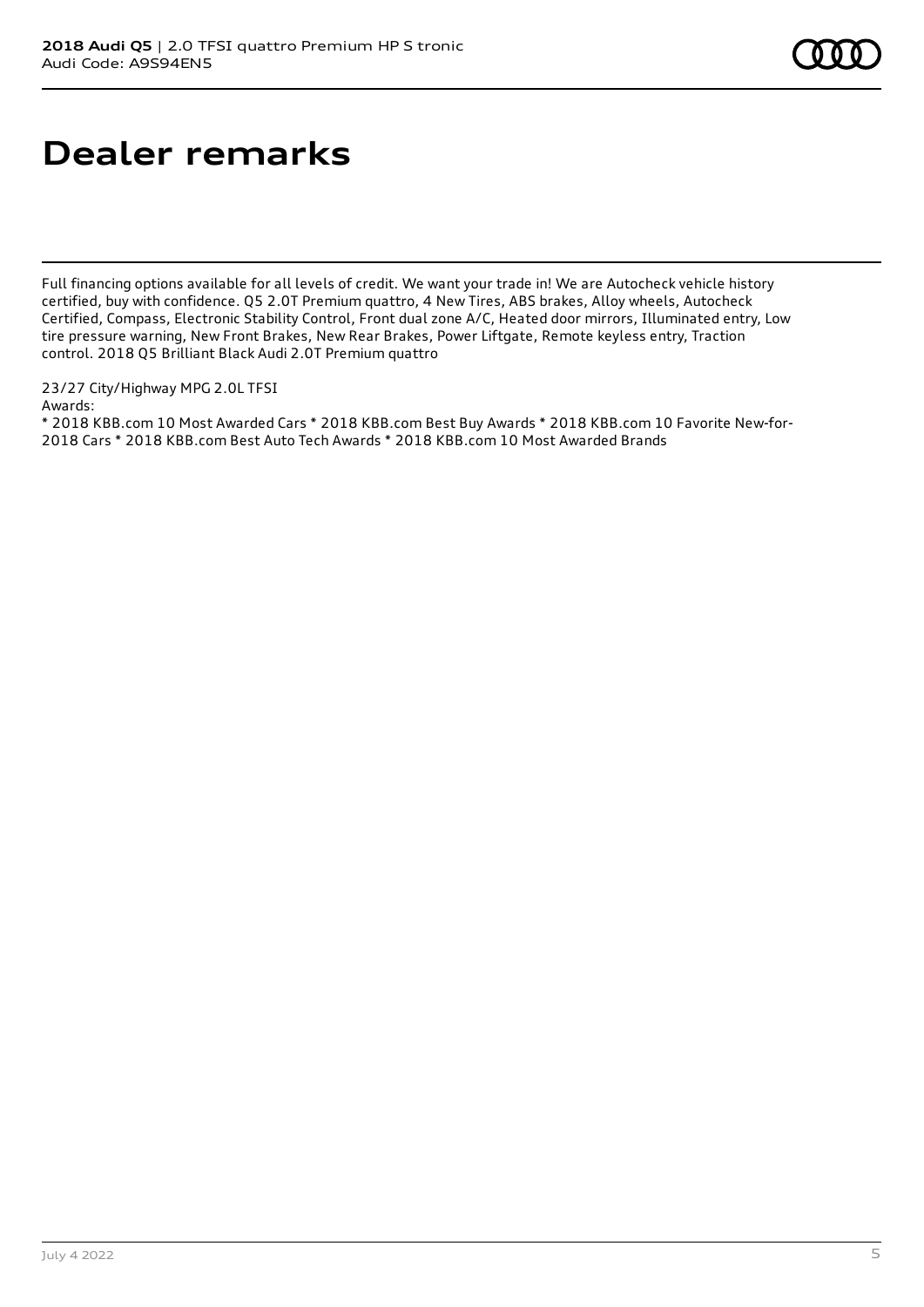## **Technical Specifications**

### **Engine**

| Engine type                                 | Four-cylinder                                 |
|---------------------------------------------|-----------------------------------------------|
| Acceleration (0 - 60<br>mph)                | 5.9 seconds seconds                           |
| Engine block                                | Cast-iron                                     |
| Induction/fuel injection Turbocharged/TFSI® |                                               |
| Displacement                                | 2.0 L                                         |
| Cylinder head                               | Aluminum-alloy                                |
| Max. output ps/hp                           | 252 @ 5,000 - 6,000 @ rpm                     |
| stroke                                      | Displacement/Bore and 1,984/82.5 x 92.8 cc/mm |
| Top track speed <sup>1</sup>                | 130 mph mph                                   |
| Torque                                      | 273 @ 1,600 - 4,500 lb-ft@rpm                 |
| Valvetrain                                  | 16-valve DOHC with Audi valvelift<br>system   |

#### **Driveline**

| Gear ratios: 6th         | 0.508:1                                                                                                                                                   |
|--------------------------|-----------------------------------------------------------------------------------------------------------------------------------------------------------|
| Gear ratios: Final Drive | 5.302:1                                                                                                                                                   |
| Gear ratios: 7th         | 0.386:1                                                                                                                                                   |
| Gear ratios: 4th         | 1.057:1                                                                                                                                                   |
| Transmission             | Seven-speed S tronic <sup>®</sup> dual-clutch<br>automatic transmission and<br>quattro <sup>®</sup> all-wheel drive with ultra <sup>®</sup><br>technology |
| Gear ratios: 2nd         | 2.190:1                                                                                                                                                   |
| Gear ratios: 3rd         | 1.517:1                                                                                                                                                   |
| Gear ratios: Reverse     | 2.750:1                                                                                                                                                   |
| Gear ratios: 1st         | 3.188:1                                                                                                                                                   |

### **Steering**

| Steering type                              | Electromechanical power steering<br>system |
|--------------------------------------------|--------------------------------------------|
| Turning diameter, curb- 38.4 ft<br>to-curb |                                            |
| Steering ratio                             | 15.8:1                                     |
|                                            |                                            |

### **Suspension**

| Front axle | Five-link front suspension |
|------------|----------------------------|
| Rear axle  | Five-link rear suspension  |

#### **Brake system**

| Front brakes | 13.3 (ventilated disc) in |
|--------------|---------------------------|
| Rear brakes  | 13.0 (ventilated disc) in |

Alternator Battery

| 110-150 A |             |
|-----------|-------------|
|           | 420 A/75 Ah |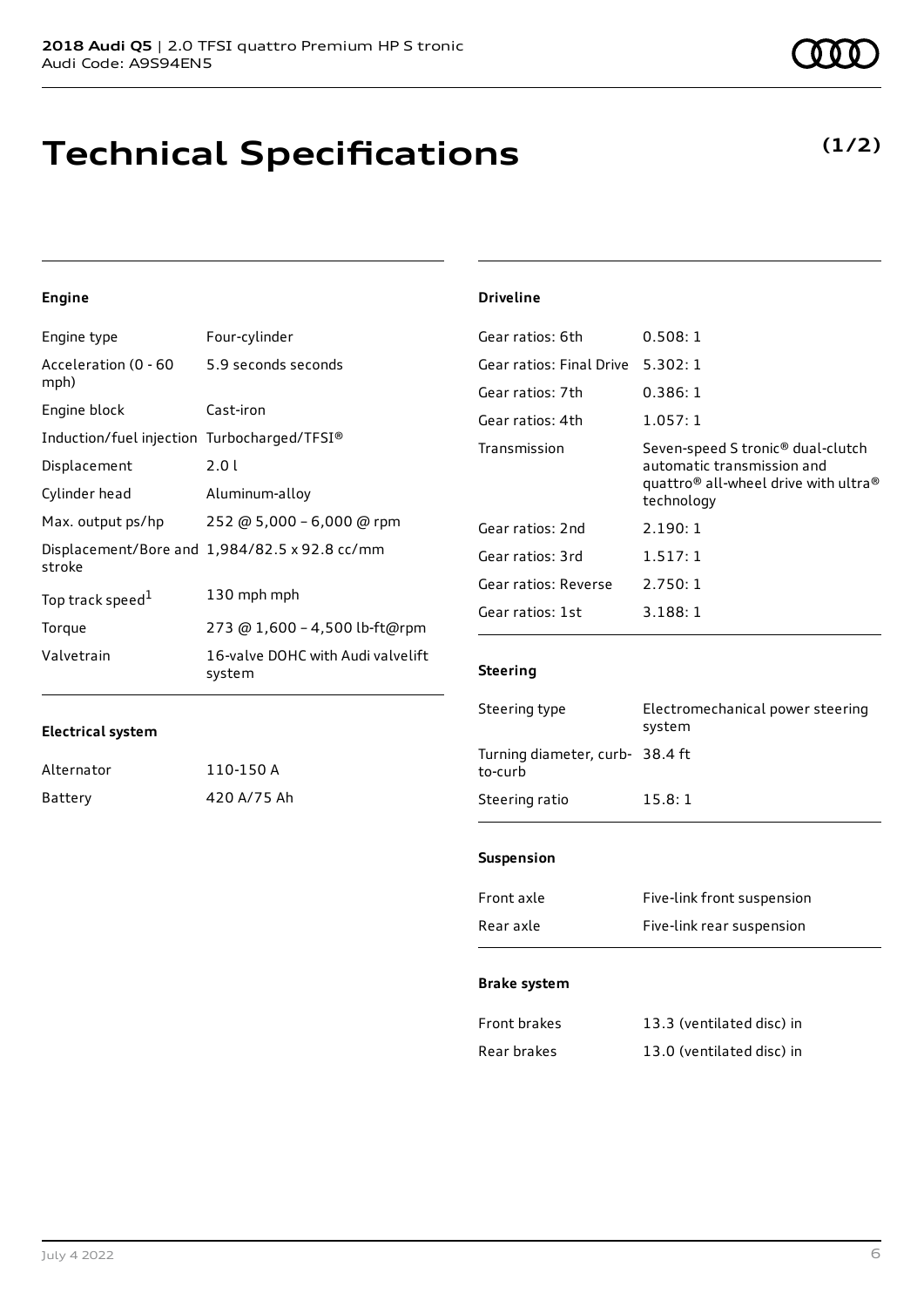# **Technical Specifications**

## (steel and aluminum composition) **Warranty | Maintenance**

**Body**

| Warranty    | 4-year/50,000-mile Audi New<br>Vehicle Limited Warranty                                   |
|-------------|-------------------------------------------------------------------------------------------|
| Maintenance | 12-month/10,000-mile (whichever<br>occurs first) NO CHARGE first<br>scheduled maintenance |

Material Multi-material body construction

### **Exterior Measurements**

| Height                           | 65.3 in  |
|----------------------------------|----------|
| Overall width without<br>mirrors | 74.5 in  |
| Length                           | 183.6 in |
| Wheelbase                        | 111.0 in |
| Drag coefficient                 | 0.32 Cw  |
| Overall width with<br>mirrors    | 84 3 in  |
| Track rear                       | 63.3 in  |
| Track front                      | 63.6 in  |
| Curb weight                      | 4,045 lb |
| Ground clearance,<br>loaded      | 8.2 in   |

#### **Interior measurements**

| Seating capacity                          | 5                      |
|-------------------------------------------|------------------------|
| Shoulder room, rear                       | 56.5 in                |
| Head room with front<br>sunroof           | 40.2 in                |
| Leg room, rear                            | 37.8 in                |
| Shoulder room, front                      | 57.7 in                |
| Head room with rear<br>sunroof            | 37.7 in                |
| Head room, rear                           | 39.3 in                |
| Leg room, front                           | 41.0 in                |
| Head room, front                          | 41.7 in                |
| Cargo volume, rear<br>seatbacks up/folded | 26.8/60.4 cu ft, cu ft |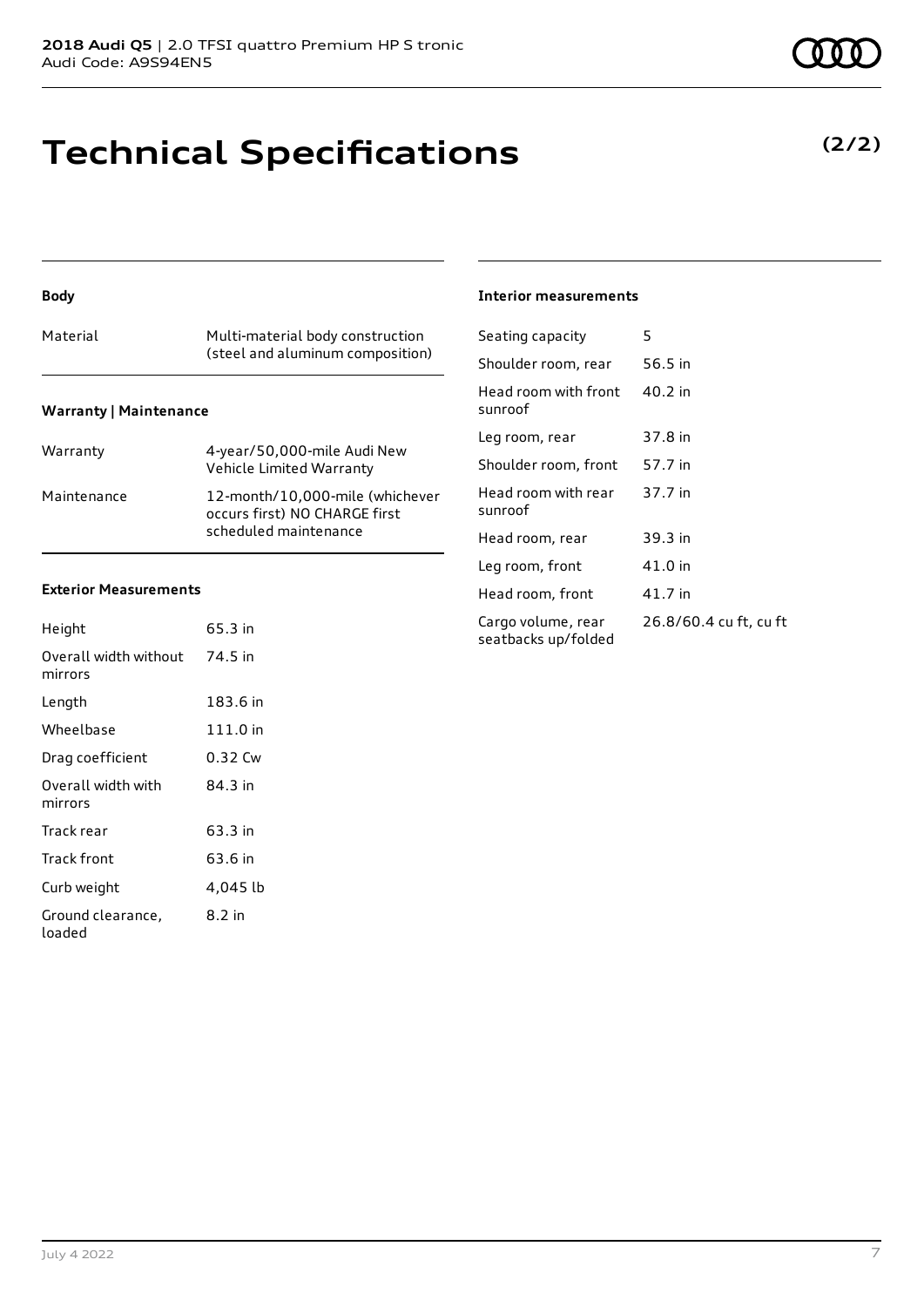## **Consumption- and emission**

### **Consumption by NEDC**

| urban       | $23$ mpg |
|-------------|----------|
| extra-urban | 27 mpg   |
| combined    | $25$ mpg |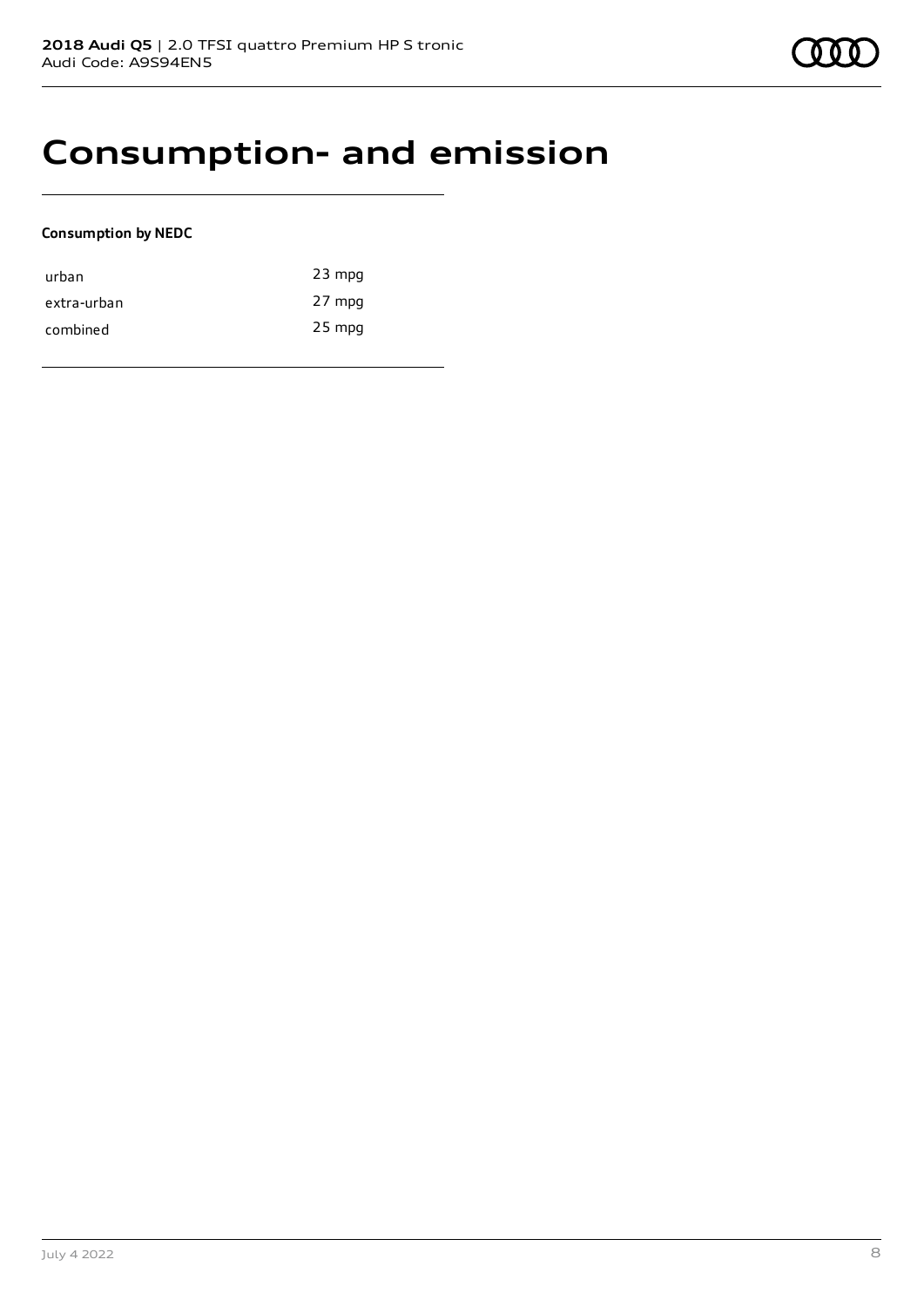## **Contact**

Dealer **Audi Rutland**

176 Us Route 7 S 05701 Rutland VT

Phone: +18027756900 FAX: 8027474357

www: [https://www.audirutland.com](https://www.audirutland.com/)